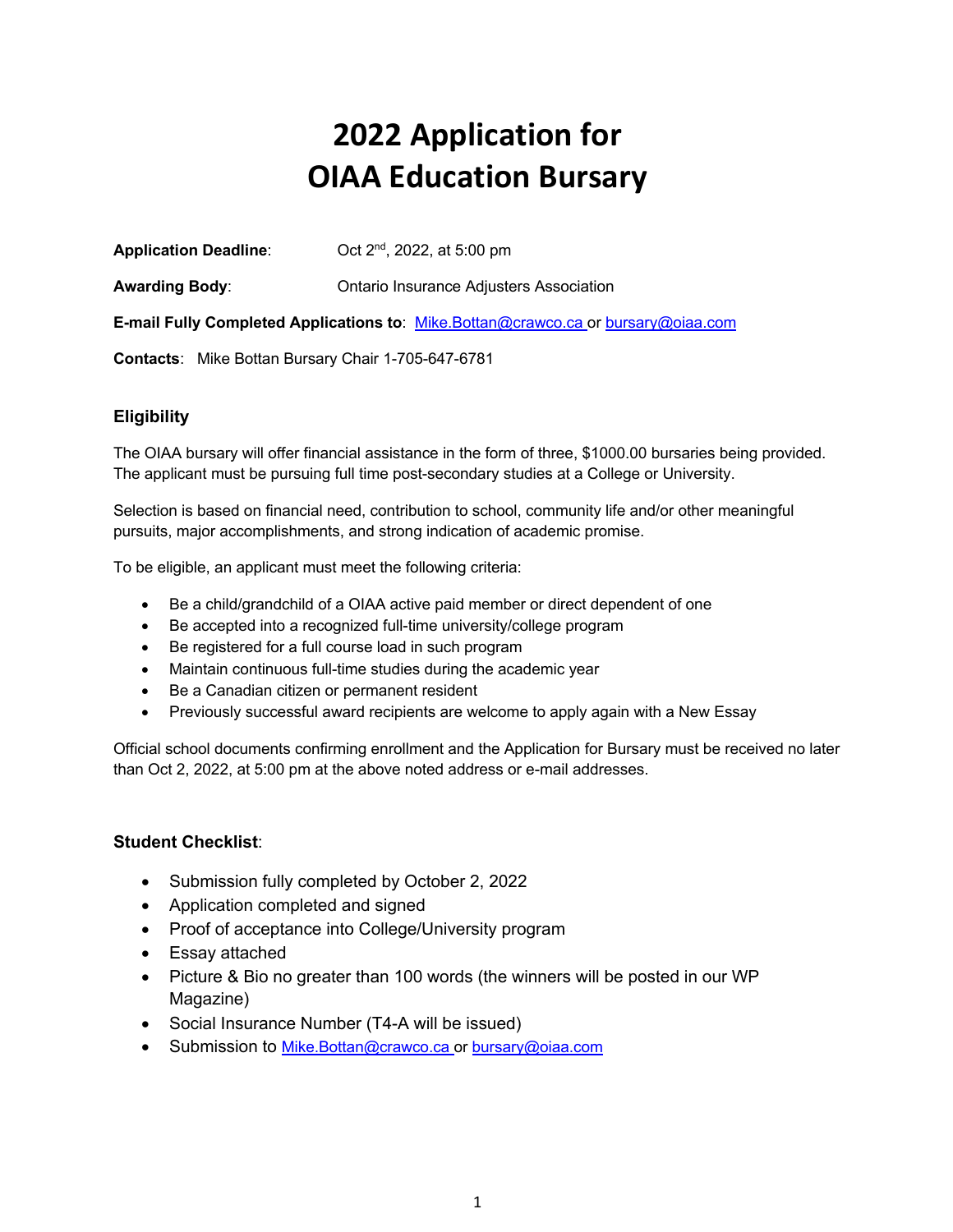### **Personal Information:**

|                                  | Date of Birth: _____________________________Citizenship_________________________ |  |
|----------------------------------|----------------------------------------------------------------------------------|--|
|                                  | Home/Work phone: ______________________________Cell Phone_______________________ |  |
|                                  |                                                                                  |  |
|                                  |                                                                                  |  |
|                                  |                                                                                  |  |
|                                  |                                                                                  |  |
| <b>Other Information:</b>        |                                                                                  |  |
|                                  |                                                                                  |  |
|                                  |                                                                                  |  |
|                                  |                                                                                  |  |
|                                  |                                                                                  |  |
| <b>Current Program of Study:</b> |                                                                                  |  |
|                                  |                                                                                  |  |
|                                  |                                                                                  |  |
|                                  |                                                                                  |  |
|                                  |                                                                                  |  |
|                                  |                                                                                  |  |
| <b>ACADEMIC BACKGROUND</b>       |                                                                                  |  |

Post-Secondary Institutions Attended:

Year Name **Location Location Date completed**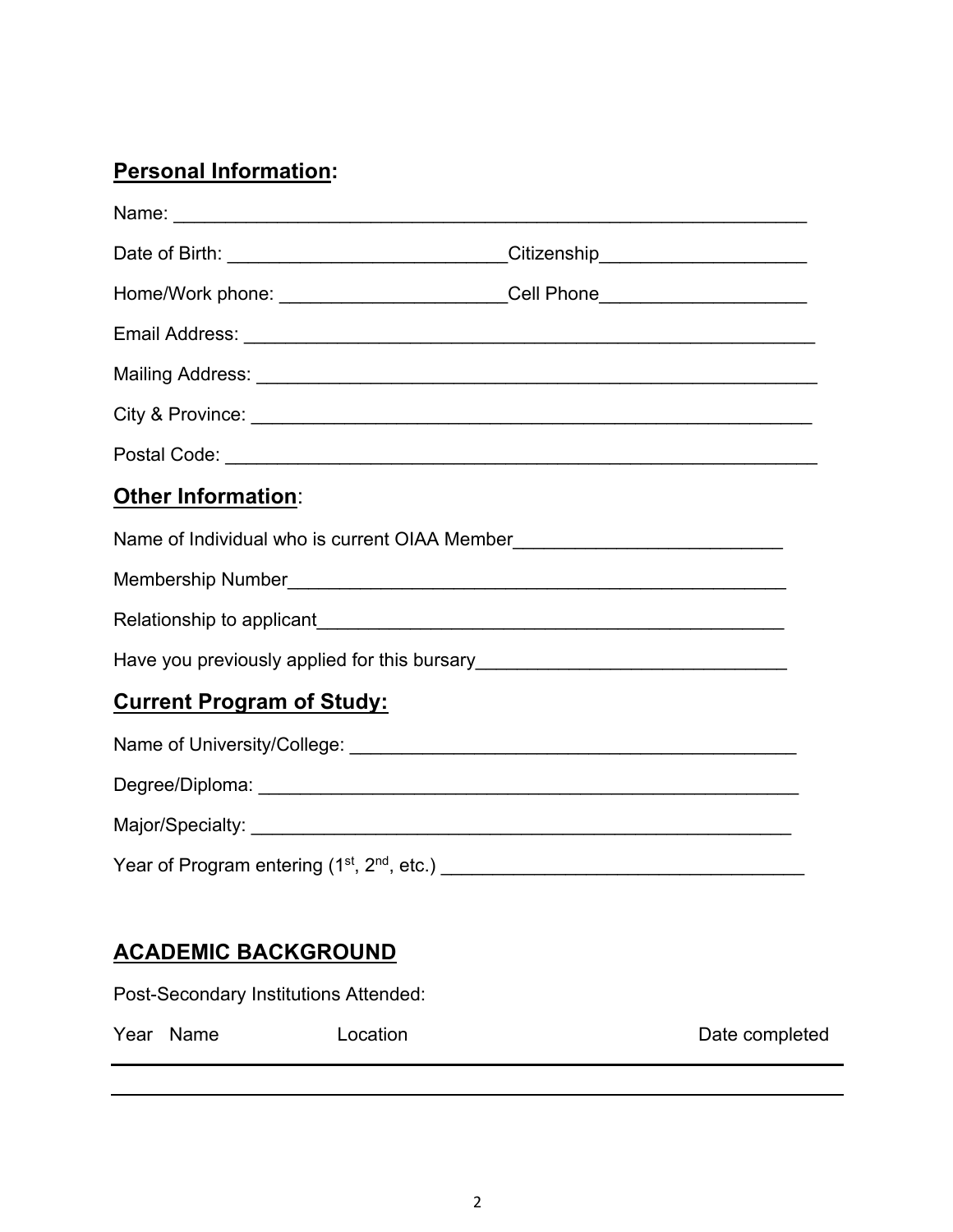Official enrollment documentation must be provided with application no later than October 2, 2022, at 5:00pm.

\_\_\_\_\_\_\_\_\_\_\_\_\_\_\_\_\_\_\_\_\_\_\_\_\_\_\_\_\_\_\_\_\_\_\_\_\_\_\_\_\_\_\_\_\_\_\_\_\_\_\_\_\_\_\_\_\_\_\_\_\_\_\_\_\_\_\_\_\_\_

#### **SCHOLARSHIP & ACADEMIC AWARDS**

List scholarship and academic awards received. List the most recent first

| Award                                                                                                                                                                                                                                                                                                                                                                                                                                   |
|-----------------------------------------------------------------------------------------------------------------------------------------------------------------------------------------------------------------------------------------------------------------------------------------------------------------------------------------------------------------------------------------------------------------------------------------|
| Academic Year<br>$\begin{tabular}{ccccc} \multicolumn{2}{c }{\textbf{1} & \textbf{2} & \textbf{3} & \textbf{4} & \textbf{5} & \textbf{5} & \textbf{6} & \textbf{6} & \textbf{7} & \textbf{8} & \textbf{8} & \textbf{9} & \textbf{10} & \textbf{10} & \textbf{10} & \textbf{10} & \textbf{10} & \textbf{10} & \textbf{10} & \textbf{10} & \textbf{10} & \textbf{10} & \textbf{10} & \textbf{10} & \textbf{10} & \textbf{10} & \textbf{1$ |
| School<br><u> 1989 - Johann Barbara, martxa alemaniar a</u>                                                                                                                                                                                                                                                                                                                                                                             |
| Value                                                                                                                                                                                                                                                                                                                                                                                                                                   |
|                                                                                                                                                                                                                                                                                                                                                                                                                                         |
| Award<br>the control of the control of the control of                                                                                                                                                                                                                                                                                                                                                                                   |
| Academic Year                                                                                                                                                                                                                                                                                                                                                                                                                           |
|                                                                                                                                                                                                                                                                                                                                                                                                                                         |
| Value                                                                                                                                                                                                                                                                                                                                                                                                                                   |
|                                                                                                                                                                                                                                                                                                                                                                                                                                         |
| Award                                                                                                                                                                                                                                                                                                                                                                                                                                   |
| Academic Year                                                                                                                                                                                                                                                                                                                                                                                                                           |
| School___________________________                                                                                                                                                                                                                                                                                                                                                                                                       |
| Value<br><u> 1989 - Johann Harry Barn, mars ar breist fan de Fryske kommunent fan de Fryske kommunent fan de Fryske kommun</u>                                                                                                                                                                                                                                                                                                          |
|                                                                                                                                                                                                                                                                                                                                                                                                                                         |
| Award                                                                                                                                                                                                                                                                                                                                                                                                                                   |
| Academic Year                                                                                                                                                                                                                                                                                                                                                                                                                           |
| School<br><u> 1989 - Johann Barbara, martxa alemani</u> ar a                                                                                                                                                                                                                                                                                                                                                                            |
| Value                                                                                                                                                                                                                                                                                                                                                                                                                                   |

## **SCHOOL & COMMUNITY ACTIVITIES OR OTHER PURSUITS**

Please take this opportunity to provide the following information about yourself. (Minimum 300 words, Maximum 400 words) SPECIAL NOTE: If under 300 words or over 400 words the essay will not be read.

- 1. Over the past two years, list all school and community activities you have participated in during post-secondary and high school, any executive positions you have held. Also include specific academic, sport, artistic, and part time work achievements.
- 2. Identify additional strengths, interests, or accomplishments, both academic and non-academic goals and how those factors have contributed to your personal development and ability to succeed in the future.
- 3. Your comments could also explore your plans upon graduation as well as why you are seeking the OIAA Bursary.

\_\_\_\_\_\_\_\_\_\_\_\_\_\_\_\_\_\_\_\_\_\_\_\_\_\_\_\_\_\_\_\_\_\_\_\_\_\_\_\_\_\_\_\_\_\_\_\_\_\_\_\_\_\_\_\_\_\_\_\_\_\_\_\_\_\_\_\_\_\_\_\_\_\_\_\_\_\_\_\_\_\_\_\_\_ \_\_\_\_\_\_\_\_\_\_\_\_\_\_\_\_\_\_\_\_\_\_\_\_\_\_\_\_\_\_\_\_\_\_\_\_\_\_\_\_\_\_\_\_\_\_\_\_\_\_\_\_\_\_\_\_\_\_\_\_\_\_\_\_\_\_\_\_\_\_\_\_\_\_\_\_\_\_\_\_\_\_\_\_\_